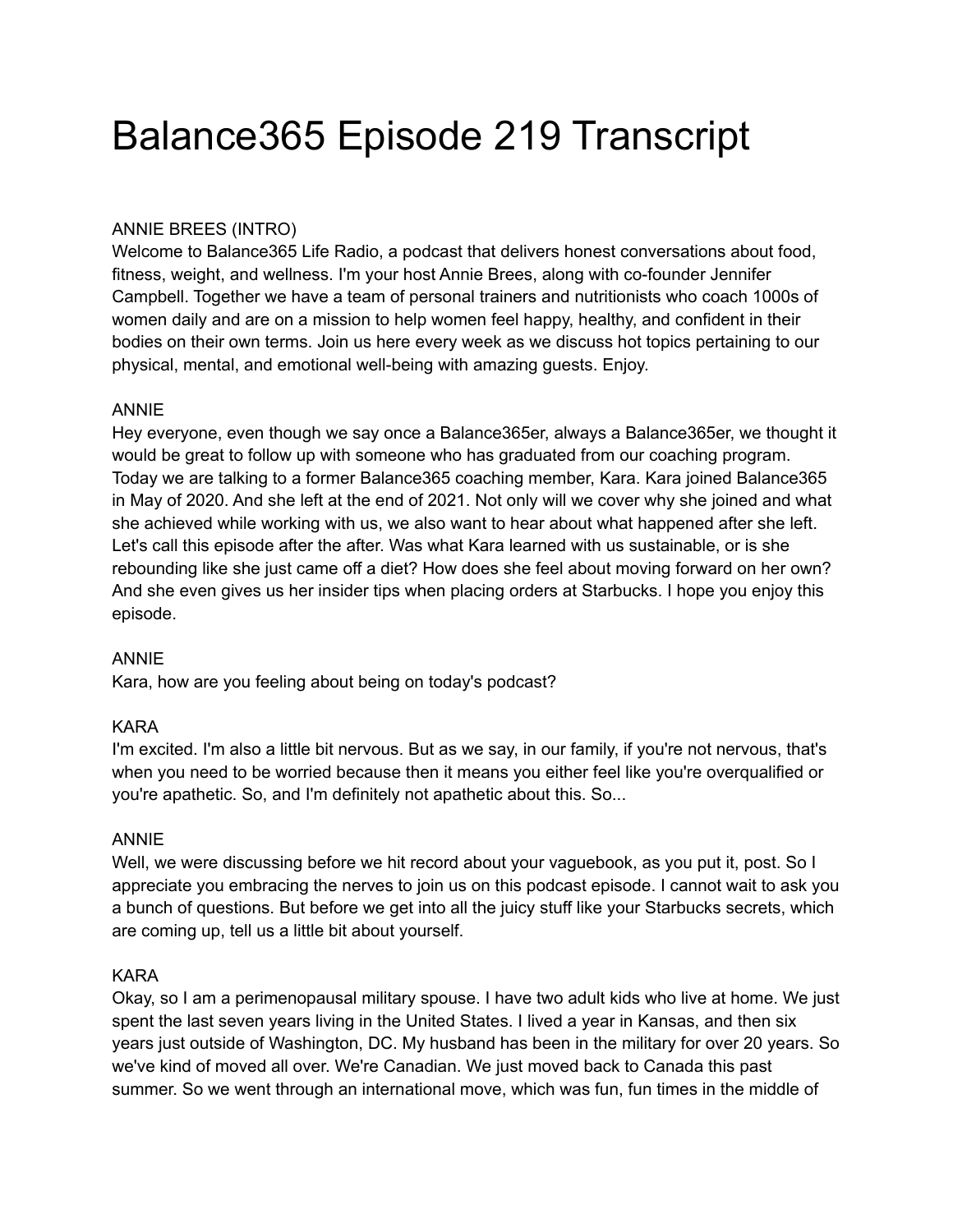COVID. And I don't know, I'm a barista, and I have found my life's calling. And I actually can thank you guys for it too. But we'll get into that later.

# ANNIE

I love it. Like, how did you even find Balance365? Do you remember?

# KARA

I do. I remember so well. James Fell. Our friend James Fell.

# JEN CAMPBELL

Oh, yes.

# KARA

So he, every so often, he puts up long rambling posts with a little call to action at the bottom. And I was feeling really frustrated. We had my family had been diagnosed with COVID in the early, early days, like literally as the world was locking down in March of 2020. And so I was going through a lot of mental struggles during that time. And I had been in my probably 15th iteration of the alliterative health - quotes, health, and wellness company, you know, that Oprah has shares in, and I'm feeling a little bit frustrated and whatnot. And I trust James, I trust the things that he says. I know that a lot of his stuff is backed by science, when he was a fitness writer and whatnot. And so when he mentioned you guys and then tagged you, and then you guys both posted, commented, in the posts that I was like, "Okay, these are real people who seem real. I'm gonna follow this link and see where it goes." And I joined then, and then coaching wasn't open at the time. And then I joined coaching as soon as it opened up in July of 2020. Yeah, so that's how I found you. Thanks, James. [Laughs]

# ANNIE

Yeah, no kidding. Thanks, James. He's such good stuff. Okay. So, you mentioned that you had been dieting.

# KARA

Uh-huh.

# ANNIE

Was that like a thing that you did growing up? Like, you have a pretty extensive dating history, or not so much?

# KARA

I pretty much thought that it was a rite of passage for womanhood. You know? I had grown up -

JEN It's just what we do.

# KARA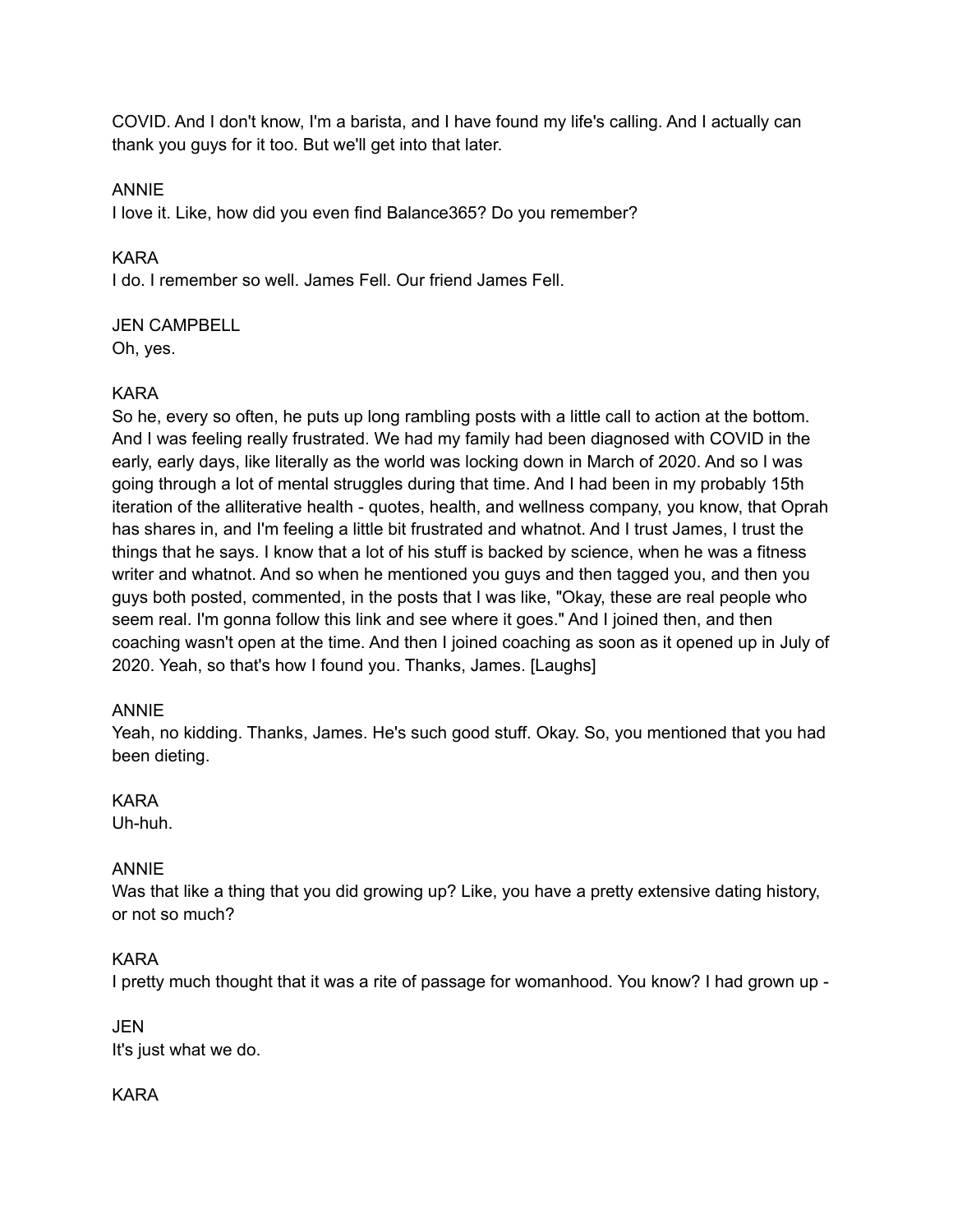Right? That's what all women do. We all diet at some point, because none of us like the way we look compared to what society expects of us, yadda, yadda. And I had grown up seeing my mother go through cycles of dieting, and not dieting and whatnot. And personally, I was tired of the sine wave of ups and downs, because there's always that little spot in the middle of the pendulum swing, where you're feeling good about yourself, and you're doing all the right things, and you're eating all the right things, and you're exercising all the right ways. But then sometimes you can take it too far. And you're like, "Oh, I'm not enjoying this life. Because I'm not eating the things that I want to eat." Like, I want to be able to have that piece of cake at my son's birthday party. I want to be able to enjoy the hot dog when the kids have hot dogs, and not sit off in the corner, and thinking about how much I want that, but not be able to have it. And then the other end of the pendulum, just eating all the things and then feeling gross. And blech afterwards. So I was just tired of all that. And I knew that I needed to find some sort of way that I could, quote, flatten the curve, and steady things out a lot better. And that's what Balance365 did for me.

# JEN

So I think what I'm hearing here is like, the diets you had done previous, like it was causing some tension for you.

# KARA

Absolutely.

# JEN

And you had, you were I guess, you were evolving in what you were looking for, like you you need to something sustainable.

# KARA

Yes, because I would go from, I lived a fairly sedentary lifestyle, though, I would deny that it was sedentary, like denial was a wonderful place for me. [Laughs] You know, I would go through fits and spurts. I was a runner for a while where I trained for half marathons, and then an injury would come up. And then I no longer ran. And I didn't do anything, I didn't even go for walks. And then I would go through these times where I was on the various dieting, food things and when I realized, like I had a weird kind of aha moment, at the beginning of COVID, when I realized I didn't want to write down everything I put in my mouth for the rest of my life. I didn't want to have to feel as if I could earn the fun treats. Like if I wanted a croissant one day or, in our family, we like to have pastries for breakfast with our coffee Saturday mornings, that's just our little family tradition. But for the longest time, I had felt that I had to, if I had the pastries, then I had to go out and run five or 10 kilometers afterwards. And that didn't feel fun either. It also didn't feel healthy. It gave me a really weird obsession around food and around movement. That, it just wasn't - all-around unhealthy relationship with both food and movement.

# JEN

It sounds like you know movement was like dieting for you. It was like you're all in or you're all out. You're doing something extreme, like trying to run a marathon or you're not doing anything.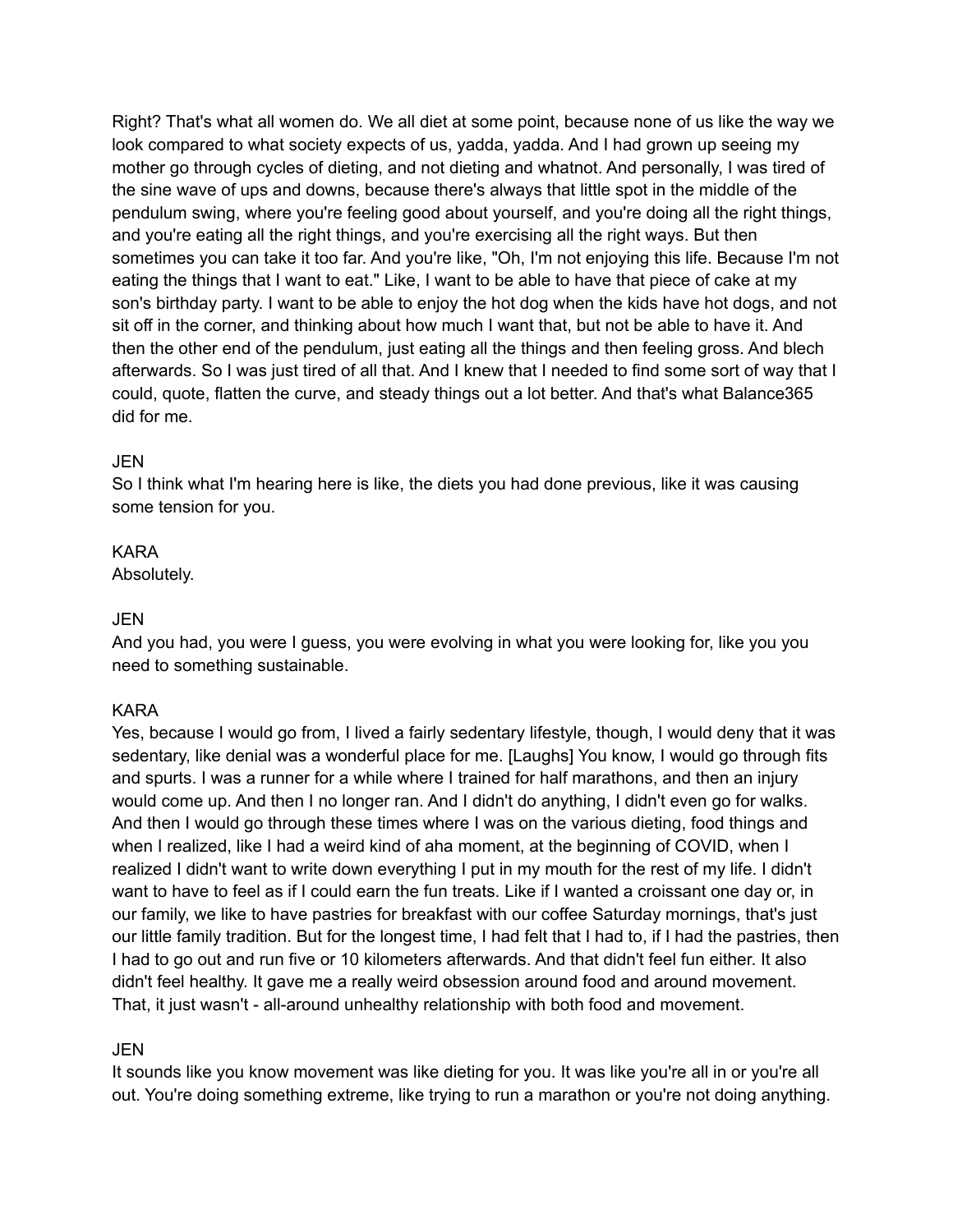# KARA

Yeah, so it was almost like a binge and purge, but not a vomiting kind of purge. It was purging via exercise. And whatnot.

# JEN

Yeah, which is, actually a lot of people don't know this. But if you go into eating disorder literature, overexercising after eating is considered a purging behavior.

# KARA

Yeah. And my sister had struggled with bulimia when she was a teen and she's 14 years older than me. So it wasn't in my direct line of sight, but it was always in my periphery, and growing up, I had been, my parents had compared me to her in body shape and size a lot. So that was always a little nagging voice in my head, you know, "Oh, you don't want to, be careful, if you keep up like that you're going to look like your sister" and whatnot. And so then I also knew from her stories that she had suffered with the eating disorder and I knew that's not the route that I wanted to go. But so I, instead of, you know, using medications and finger down throat type of thing, I ended up going to exercise and told myself that that was -

JEN That was okay.

KARA That was different. It's okay. It's different. It's healthy.

JEN Yeah, totally.

ANNIE I know we've talked about this before, Kara. Do you remember our first coaching call?

KARA You made me cry. [Laughs]

ANNIE And it was about movement.

KARA It was about movement.

# ANNIE

You had some really strong beliefs about what movement meant and how it should be used. And, getting back to movement in a way that wasn't punishment, or rooted in shame was difficult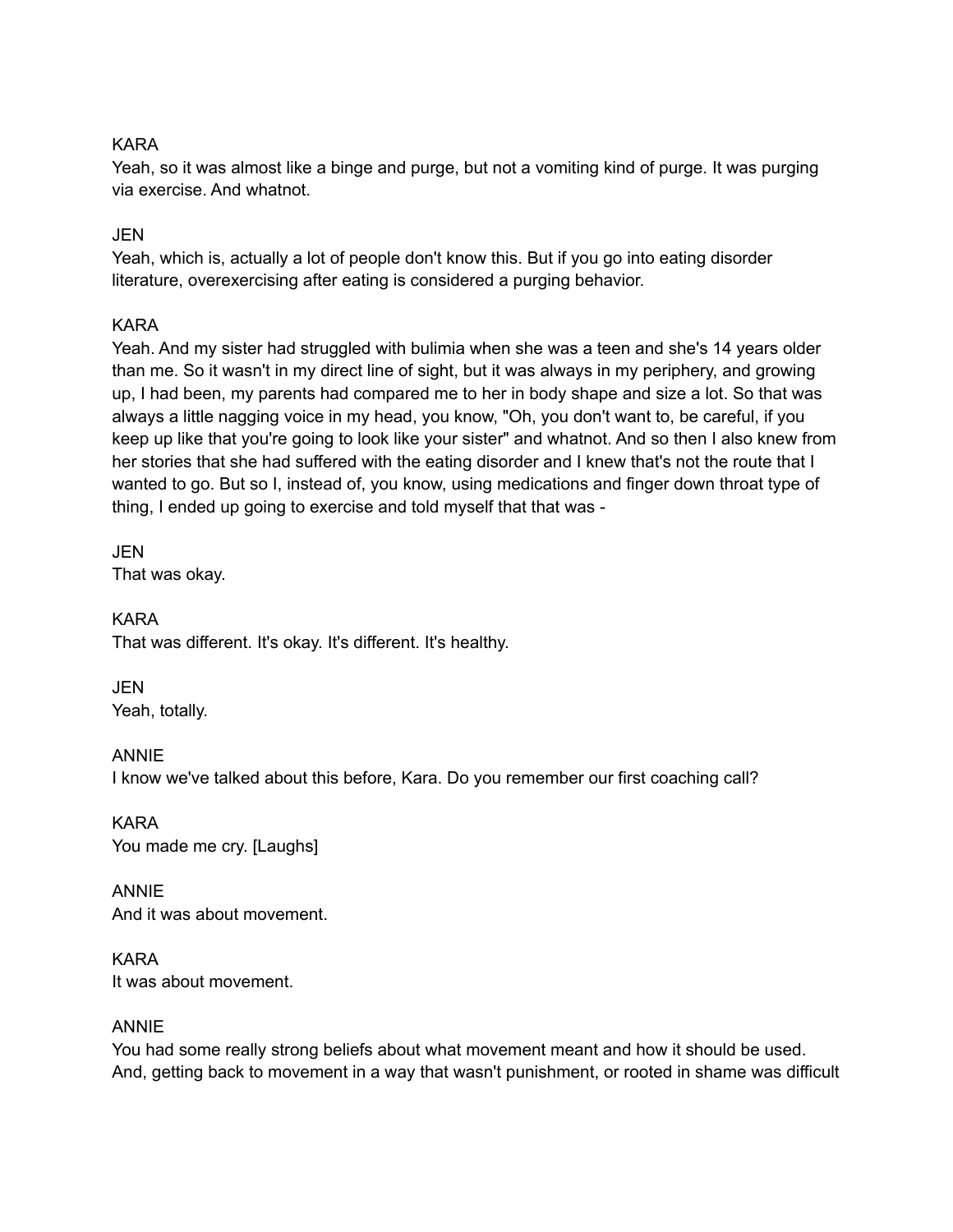for you. But I think that's, I don't want to put words in your mouth. But pretty sure that's one of the shifts that you've experienced -

# KARA

Definitely.

# ANNIE

- in Balance365. You want to talk about that?

# KARA

Well, I know, I really ended up embracing the all or something. I am a recovering perfectionist. So I know that I would do a lot of all or nothing thinking. If I couldn't go out for a walk that was at least five kilometers, then obviously, it didn't count, just up to the end of my street and back was not enough in my mind. And so through the coaching that, because you made me make a commitment that day, to just what was my minimum, what was a good, better best, and we set that and then you held me to it, and I had to come back and report back, which was good, because it gave me homework. I have evolved. So now I know that if just doing three push-ups on the footboard of my bed is all I can afford to do timewise or whatnot or physical wise, that day, then, okay. It's something. Because you know what, it's better than not doing how many pushups on the end of my bed, it's better than sitting in a chair all day, if that's, you know, just get up and move around is okay. I used to think that exercise had to be well, I have to put on fitness clothes. And then I have to go out for an hour-ish. And do whatever. Either pick things up and put them down or go for long walks. And then I would have to come home and have a shower. So therefore exercise was at least a three-hour commitment to myself.

# JEN

So, and what I'm hearing here is you realizing what you can do is good enough. And your answer is the mindset shift of allowing what you can do in the changing seasons of your life to be good enough.

# KARA

Yes. And I also realized that I am not the only one out there that does not enjoy traditional exercise. Hearing you, Jen, talk about how you're, you know, you have a natural aversion to it. I thought, "Oh, okay, so I'm not abnormal by being the only one out here who has, who struggles with doing these things."

# JEN

There's nothing wrong with you. Hey, you know what I want to say here? I think that the majority of people have an aversion to like going out and doing structured exercise. I think individuals like Annie are actually in the minority, but they're just who we see exercising all the time. So it can feel like you should like exercise, like to be a good exerciser, you should like it type thing, when it's like, if all of us were just a little bit honest, I think the majority of people have some kind of aversion to exercise. And in addition to that, if you were, had any kind of brushes with diet culture, just the whole mindset behind it has been ruined for you. So that's just another layer to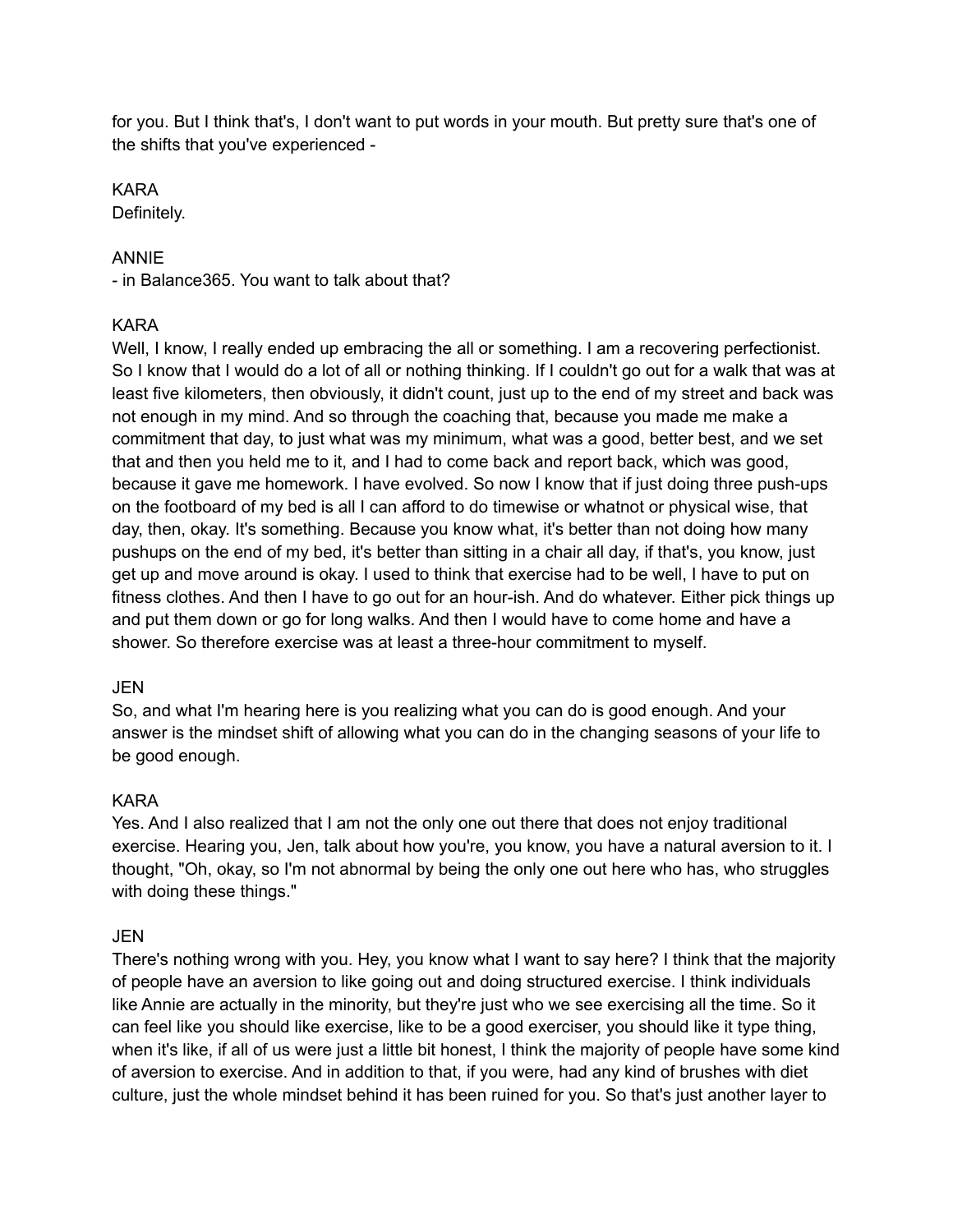it, where there's all kinds of ways we can move our bodies. And diet culture gives us very specific rules and ways and whys even, and allowing people to explore those things from an autonomous place can be helpful in removing those barriers as well. Right? So for me in my work, it's been, look, I'm still exercise-averse. But I'm way less averse than I used to be now that I center my own autonomy. And I know my why. And I don't judge myself for doing or not doing certain types of exercise.

# KARA

Yes, exactly. In more recent days since I've started my work as a barista, I have found that days I'm at work are my movement dates. And I even, I think I went on a, I wasn't on a call necessarily, but I know I did look for coaching on this in the group chat at one point because I was struggling with the idea that in the work that I do, I do a lot of bending and twisting and lifting. I am the barista that, I am the partner that gets tagged a lot of the times with restocking the back of the bar so that all my other teammates can craft beverages and meet the customer's needs. And in doing that, I am all over the place. I am in the backroom, I am back out front, I'm running around, I'm putting orders away and whatnot. And so I'm getting a lot of movement and my fitness tracker that I happen to have on will notice that my heart rate is, I'm getting my heart rate up, like I get my heart rate up over 100 every now and then like, it's telling me that I'm doing a workout for the four or six hours that I'm at work. So what I was struggling with was, well, I come home from work. I'm physically exhausted, but exhilarated at the same time because I love it. But now on my days off, I just want to lay in bed or sit on the couch and watch TV and I don't necessarily want to be active and I was struggling with the idea that well, on my days off, I need to go for a walk, I need to do some, even if it's just light activity, because consistency. And I had to take a step back and take a look at, well if I'm working five out of seven days a week, that's still pretty effing consistent.

# JEN Right. [Laughs]

#### KARA

[Laughs]

# ANNIE

I think you were actually, I could be wrong, but I think you actually even used, this term was one of your strategies to stay consistent with exercise, even when you didn't, like, necessarily love it, was to do it like right away. First thing in the morning. I think you even used the word like -

# KARA

Eat the frog?

# ANNIE

Eat the frog. Yes, that's what I was thinking. And I love that you, because you saw the value in the movement and being active, and you also honored, "I don't love this. I have enough self-awareness that if I don't get this done earlier in the day, it's not going to get done at all, like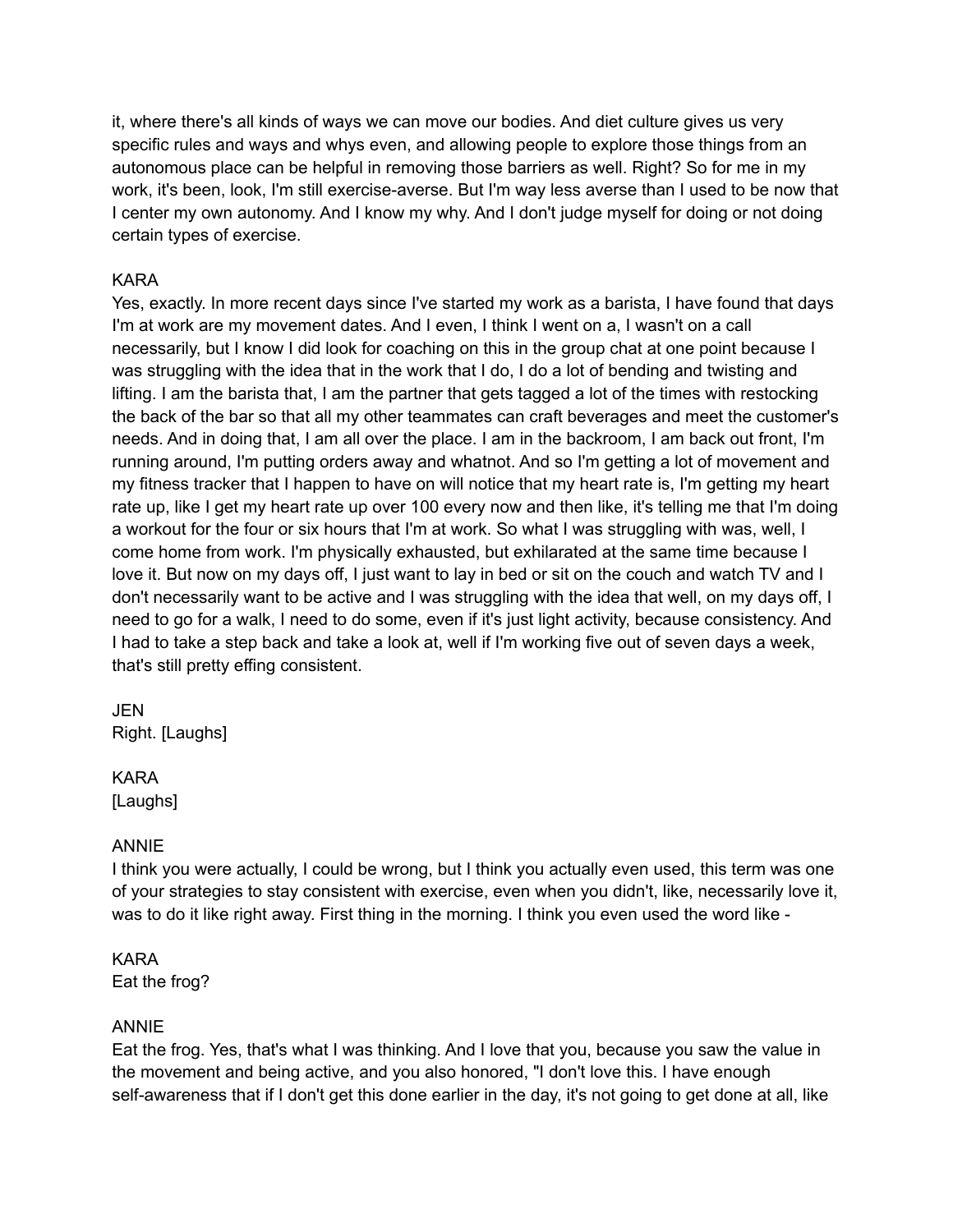how can I...How can I make this work for me in this circumstance?" And you were like, "I just got to get it done. Right away."

# KARA

Yep, just get dressed and my shoes and get out the door.

# JEN

But can you share with our listeners how that experience was different for you than previous exercise attempts? Like going for the runs, and all of that? Like, what changed behind each of those decisions? Because from the outside, it could look the same. Right? It could be like, "Oh, look at Kara prioritizing her run in the morning," versus, "Look at Kara prioritizing..." You know, the actions were similar. But what changed there for you with exercise?

# KARA

I think a lot of it was just the mindset around it, it was really just looking at it as if I just set myself up for success and set up my, setting up the environment, as you guys talk about so often, you know, get up, get dressed, I can still have a lazy day on a Saturday. That doesn't mean I can't walk to the mailbox and back first, or walk up to the local coffee shop and grab a coffee and come back first. That's enough of an exercise. But to just go out, do it and then I could say, "Okay, I did something today."

JEN Did your why change at all?

# KARA

My why definitely changed. I went from, when I was heavy into diet culture, a lot of times I couldn't really truly find a why, but I would tell myself that my why is, I'm trying to outrun genetics. I have a long family history of heart disease and diabetes, and cancers and whatnot. So I just, I'm trying to outrun that. But I couldn't really. It didn't feel big in my heart. And it wasn't until I did the core values workshop a couple of times and really sat down and did the core values work and found my personal core values, that that's when all cogs clicked into place. And really, truly, it was a huge lightbulb moment for me, like that's just when suddenly I was out getting walks. And I didn't even realize that like I was getting antsy with my family if they were getting in the way of me getting out for a walk. If they would have requests of me to just do this one thing first, and I'd be like, Listen, I want to go get this work done. This is me taking time for me.

#### JEN

So I'm hearing some vision and values work helped you realize that these actions you were taking, they're not about weight loss, they are becoming who you are, like, this is who you are.

#### KARA

It absolutely is. I say this so many times. The weight loss is just the gravy on the poutine. It really is. [Laughs]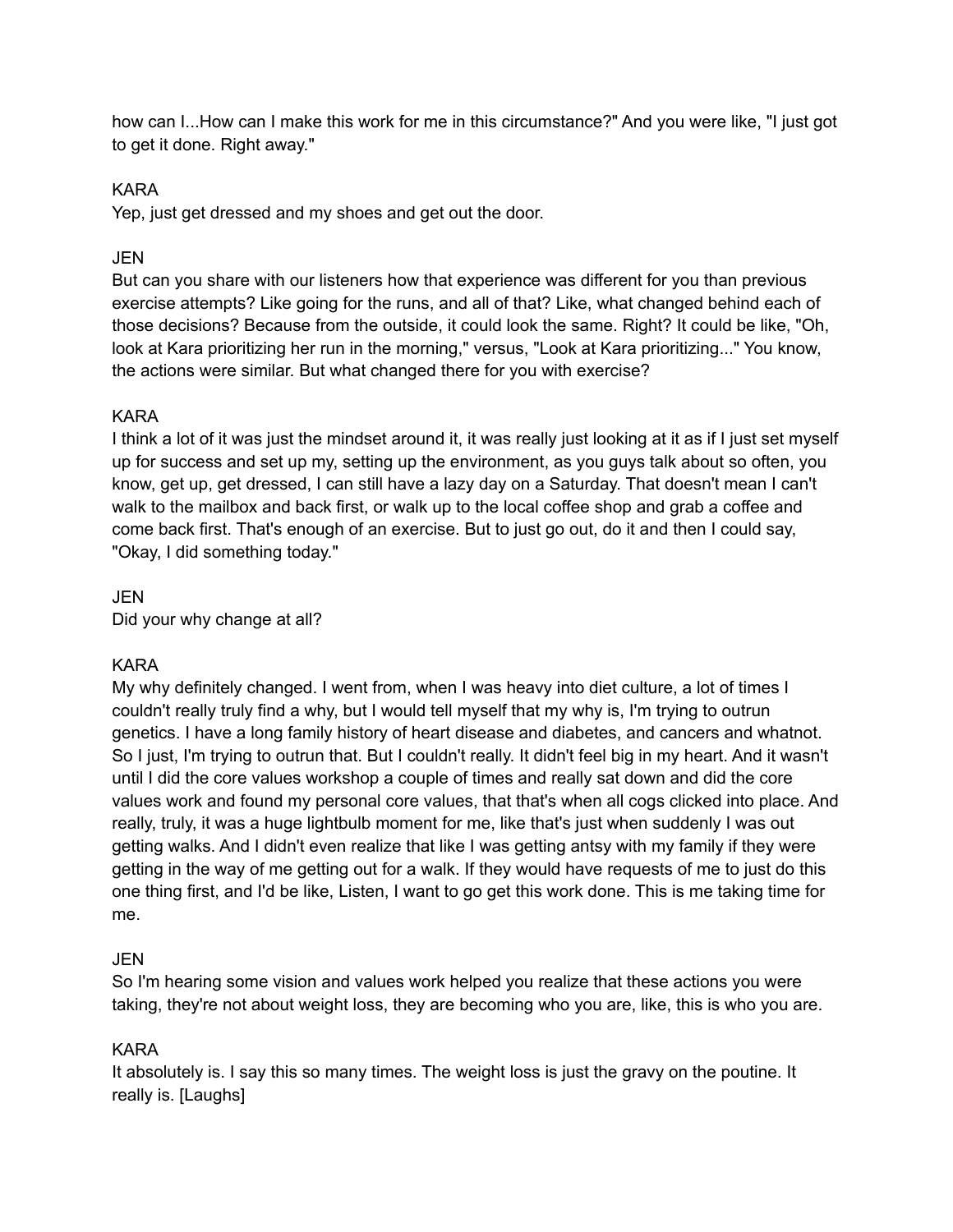JEN So Canadian.

# KARA

I mean, it's what makes it great. It's what makes it poutine, well, other than the cheese curds too, but realistically, like, I was not in it to lose weight. I just wanted to learn how to find a consistent way of living a happy, healthy life. And I was also a reader for a long time of Dr. Yoni Freedhoff's blog, Weighty Matters.

JEN

Yeah.

# KARA

And he would always say, it's about living the happiest life or the healthiest life that you can, while being happy. To paraphrase. I don't have his exact quote. But I took that to heart. And I knew that the core values work would lead me there, because I needed to figure out my why, and why I was trying to seek weight loss and weight loss/fat loss. It really wasn't what I was aiming at. I knew that I just needed to find something that would keep me healthy and happy and full of vibrancy and vitality late in life.

# JEN

Yeah, for everyone listening, we've had Dr. Yoni Freedhoff on our podcast, and we are huge fans of his as well. He has a quote that we share periodically on social media because we also find it so powerful. "Your healthiest weight is the weight you reach when you are living the healthiest life you can enjoy."

# KARA

That's the one.

# JEN

Yeah, and it is like a light bulb, right? And it's just this total shift from going, how do I need my life to look so that I can be this size? Versus, how do I want my life to look? Feel? What is a fulfilling life for me? And then what size am I when I'm living that life?

# KARA

Exactly.

JEN Flipping it. [Laughs]

# KARA

Yes. Yeah. Turning it upside down.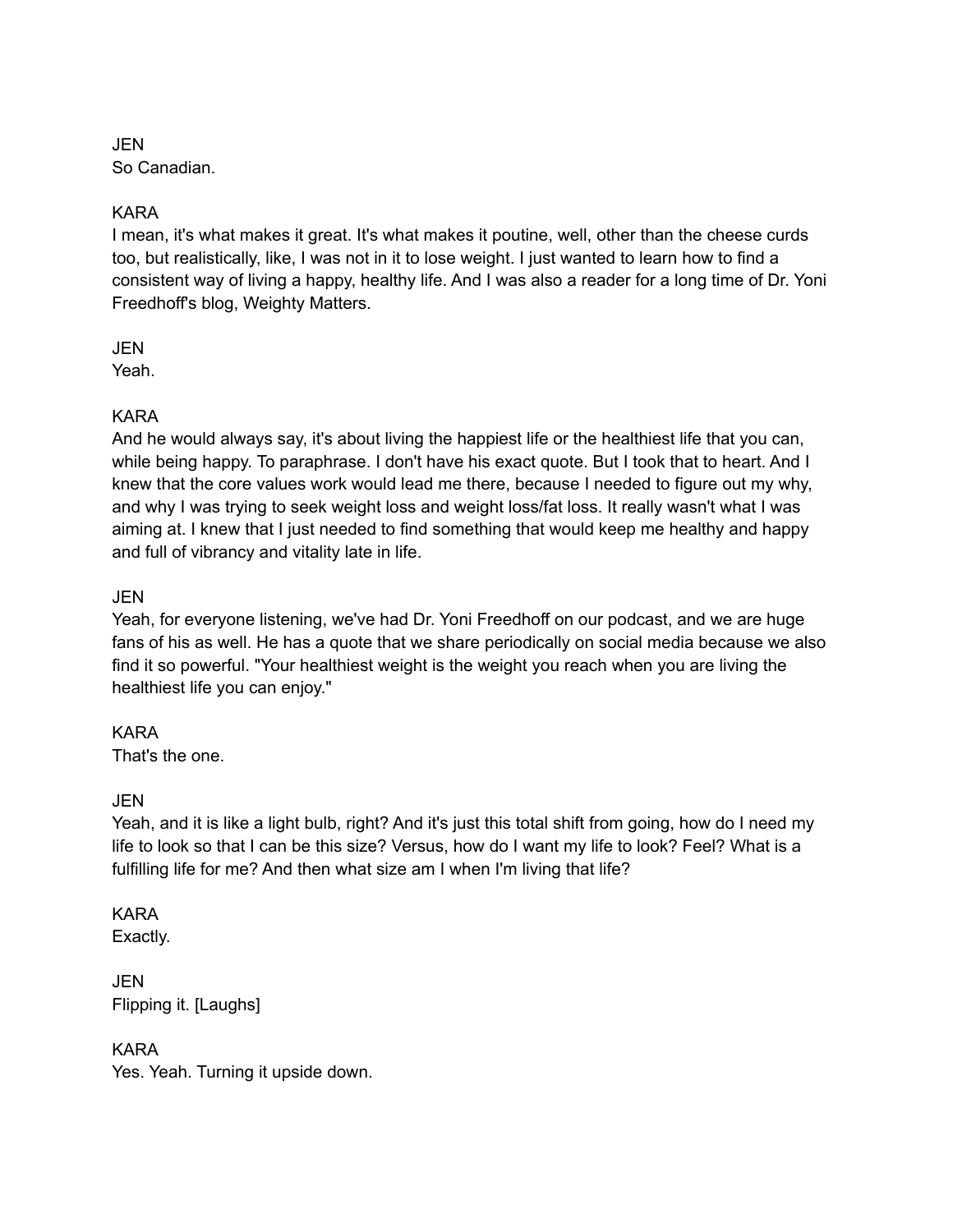# JEN

Yeah.

KARA Turning a latte into a macchiato. [Laughs]

JEN

That's Starbucks insider language. [Laughs]

# ANNIE

I don't exactly know what that means, but...

ALL [Laugh]

# ANNIE

Well, speaking of results, I think that's a good segue. Because what if you had to say one or two things that you were hoping to get in joining Balance365? What would those have been? And did you achieve that?

# KARA

I wanted to establish healthy habits. And I know that sounds really vague. And I know this is going to make Jen cringe because she's married to a dentist. But I was averse to brushing my teeth, even though I have on a regular basis. I mean, I did brush my teeth, come on people. But like, I was not in the habit of doing it every single day or even the twice a day as recommended. Because I have this weird dental phobia that goes back to a childhood trauma. But you would think logically, if I'm phobic of going to the dentist, I would want to brush my teeth more often to prevent needing to go to the dentist. But instead it was more of a, I just couldn't be bothered. I have too many things to do. I just want to get to bed, you know, that sort of thing. And it was one more obstacle in the way. So I also felt the same way about washing my face. Oh, people wash their makeup off. Whatever. I'll just put another layer on top of this in the morning. It'll come off on my pillowcase and I'll wash the pillowcase. And I would hear people, "Oh, that's how you get wrinkles." I'm like, I don't care if I get wrinkles. I'm okay with growing old gracefully. But I just wanted to establish some basic habits because I do struggle with ADHD and I get easily distracted and I know that I work better if I have a routine in my life. And so I kind of reverse engineered, I was not getting enough sleep. I was struggling really with insomnia, and anxiety that was induced by the anxiety, insomnia, because I would wake up and then I would get all upset over myself not being able to fall back asleep, but I'm only not falling back asleep, because I'm worrying about not being able to fall back asleep. And it would be a vicious cycle. So I reverse-engineered the trying to get more sleep. And I remember when my children were infants, I would give them a bath in the evening. Well, I didn't want to have a whole bath every day. So I started by washing my face. And then from there, I stacked on the habit of, well, if I'm already standing at the sink, washing my face, why don't I use that toothbrush that I paid a lot of money for, and brush my teeth, too. And then well, I'm already here and I've brushed my teeth,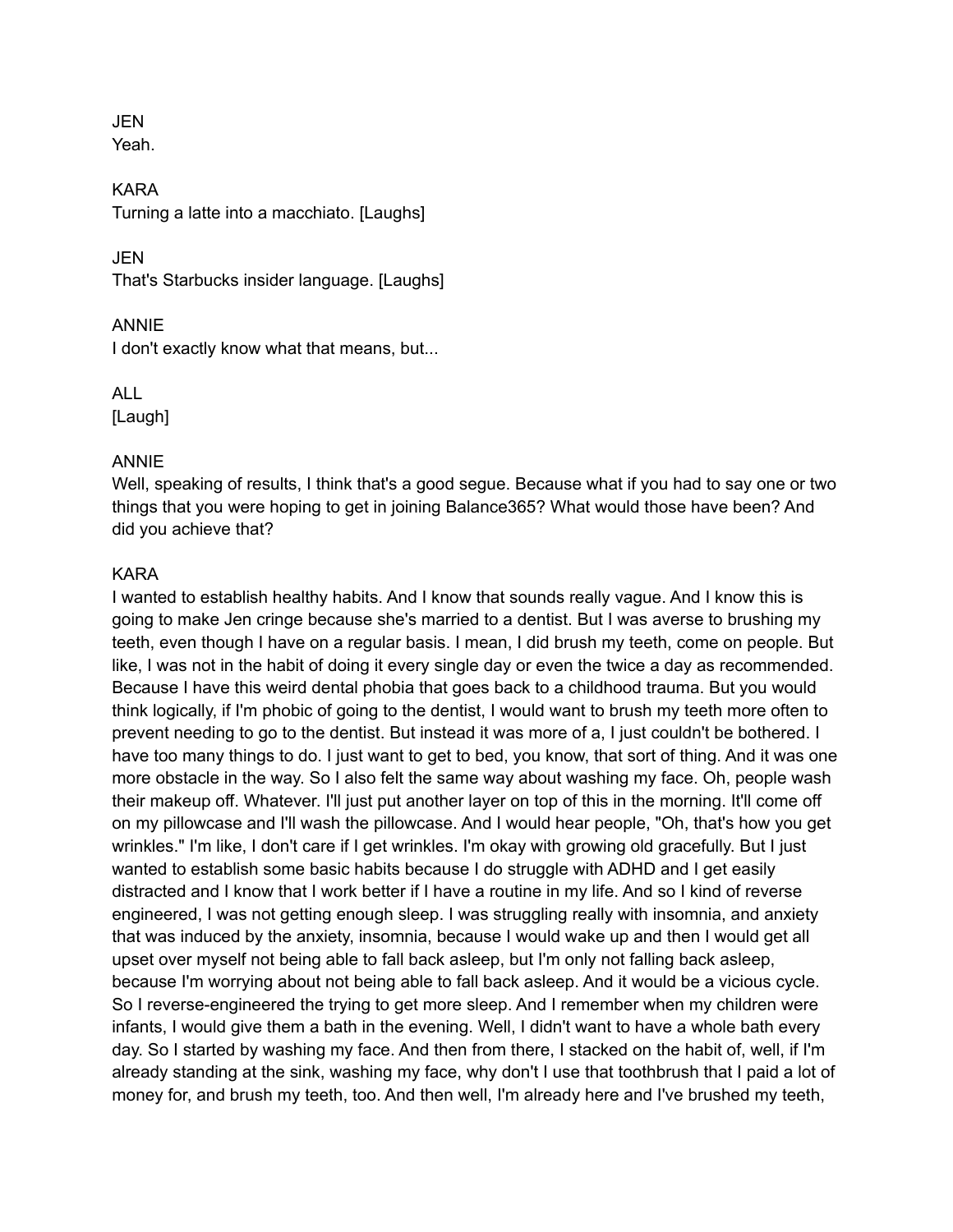well, let's throw some flossing in there. And each month, I just added one more thing. And I really embraced the all or something. In the beginning, I wasn't doing it every single day, it wasn't a thing for me to do every single day. But I would just give myself a pat on the back if I did it two or three times a week to be able to go through this routine. And then it got to the point where I would get two or three times a week. So then I would challenge myself, can I do five times a week? Can you hit one week in a month where you did it all seven days, you know, that sort of thing. So I'd create little mini-challenges for myself. And from there, now I feel icky if I go to bed without having washed my face and brush my teeth and flossed.

# **JEN**

It sounds like you had a general desire to take better care of yourself. And you used our like nutrition and movement philosophy and applied it to many different areas of your life.

# KARA

Absolutely, I did. And one of the big areas that I applied it, I used your weight loss formula, the caloric deficit plus time plus consistency equals weight loss, I turned that into a budget formula for myself.

# JEN

[Laughs] Financial wellness!

# KARA

Yes, exactly. And I got to the point...There was one point where we, this was just before we were moving from Virginia, back to Ontario. And we had a couple major situations where like, very, very, very large vehicle repair bills, like I'm talking a couple \$1,000, very large, that surprised us and we had gone from being paycheck to paycheck people where something like that, we would have had to put our vehicle up on blocks, so to speak, for a couple of months at a time until we could save up enough money or make enough room on the credit card to be able to do that, to do a basic maintenance on our vehicle, which then leads to how do you get from point A to point B, if that's your only, if you know that sort of thing. And it would spiral from there. But by taking a little bit of savings and putting it aside every month and just or every week or whatnot. And just being consistent with that. We had got to the point where, okay, this \$2,000 vehicle repair bill. It's big, it hurts, but I have money in the bank account that's for situations like this. So I was able to do it. Yes, we were going to have to save again, because that kind of cleaned us out. But at least I knew I could take care of it. And so when I realized that, oh my gosh, you guys, I put the Balance365 into all the parts of my life. And I remember Annie saying the carryover is big.

# JEN

You know what's coming up for me is thinking about, I would say one of the biggest barriers for change, not just in our members, but society at large is buying into the power of small habits. You know, there's just a lot of all or nothing thinking and so many areas of life and in people's heads. And when you examine it, you won't just find it in health and wellness, you might find it in your financial habits, you might find it in your relationship habits, etc. And it's it sounds to me like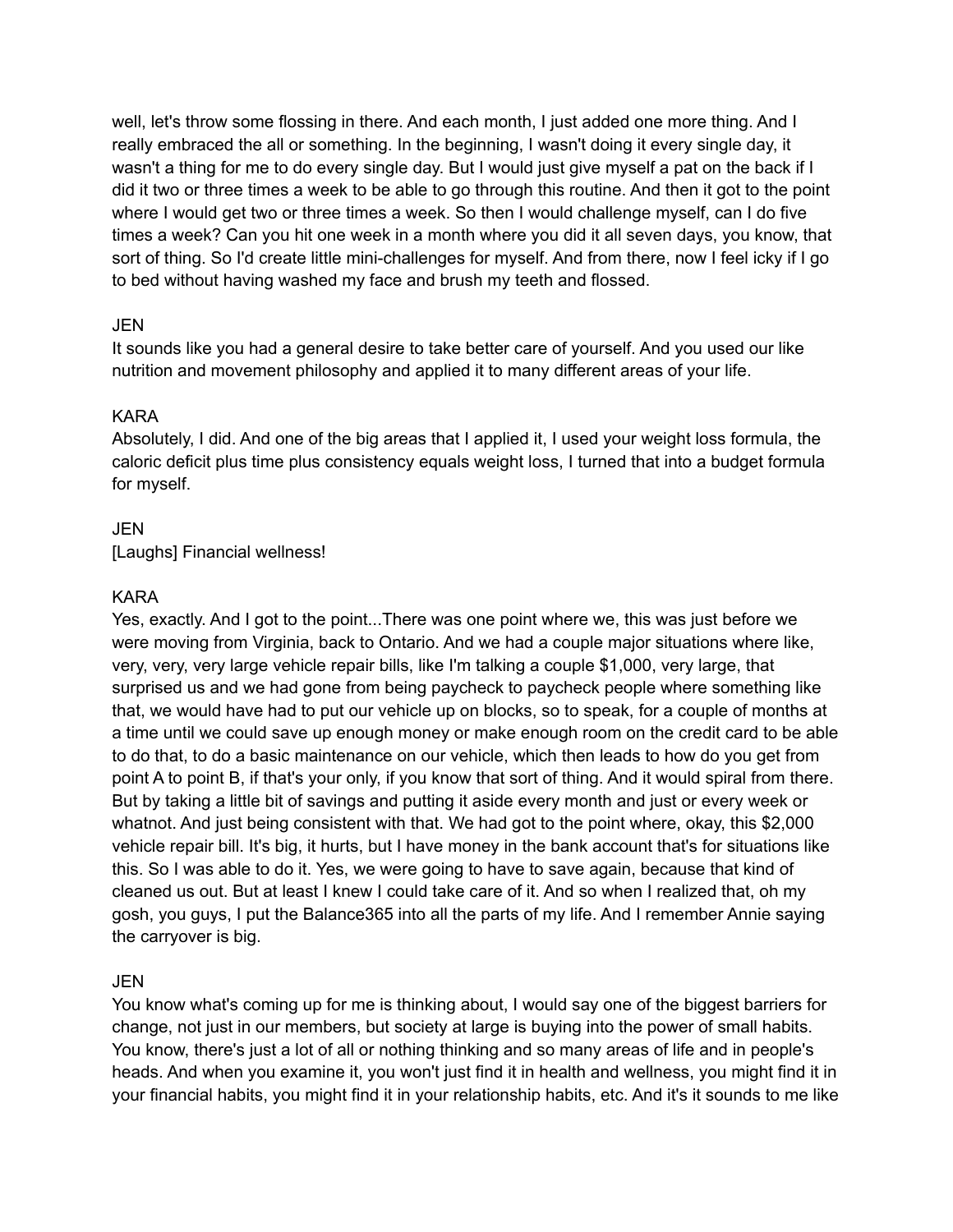you are all in on small habits, like you have fully seen the benefits and rewards of small habits, that they really do add up they have big returns.

# KARA

Absolutely. Well, I'm also, one of my core values is professional development or personal development and so I read voraciously. And I suspect that a lot of my reading list is in line with all y'all's.

# JEN

"Atomic Habits," "The Power of Habit." Yeah.

# KARA

Yes. James Clear. And I'm also a very visual person. So when he used the example of an airplane that takes off in LA, that is headed to New York, if it is one or three degrees off course, by the time it gets to the East Coast, it's in Washington, DC. And at the time, I was living just outside Washington, DC, I had been to New York City, I know how far away that is. I know that's a five or six-hour drive. So because in Canada, we measure long-distance time, long distances in time. So it's weird, we're metric or imperial or time, it all depends on what you're measuring. So I knew that that's a big difference. But yet it was not a big difference in trajectory. So all it takes is just a small, teeny little change. And that's why it really drove home to me.

# JEN

Yeah. So what have your results been in Balance365? I know we've talked about oral hygiene habits -

# KARA

Yes. [Laughs]

# JEN

- we've talked about [laughing] financial habits. What have your results been in Balance365, Kara?

# KARA

I have gone down probably three or four sizes in jeans. I am now wearing a size in pants or jeans that I have not worn for 10 years. So that's a big deal for me. Big, huge. I remember I texted both of you. "Oh my god, you guys!" I was so excited. And I knew you'd understand. I don't like to talk about the scale too much, not because I avoid the scale. I did for a time step on the scale every single day for six months just for data gathering. So that I can have an understand my own personal ups and downs in my cycle and whatnot. But scale-wise, I am down between 25 and 30 pounds. I don't pay too much attention. So I haven't been on it recently. But I feel so good in my body. I move without aches and pains now and that's a big deal. I still, my ankles and knees still pop and crack. But I think that's just something that's me.

#### ANNIE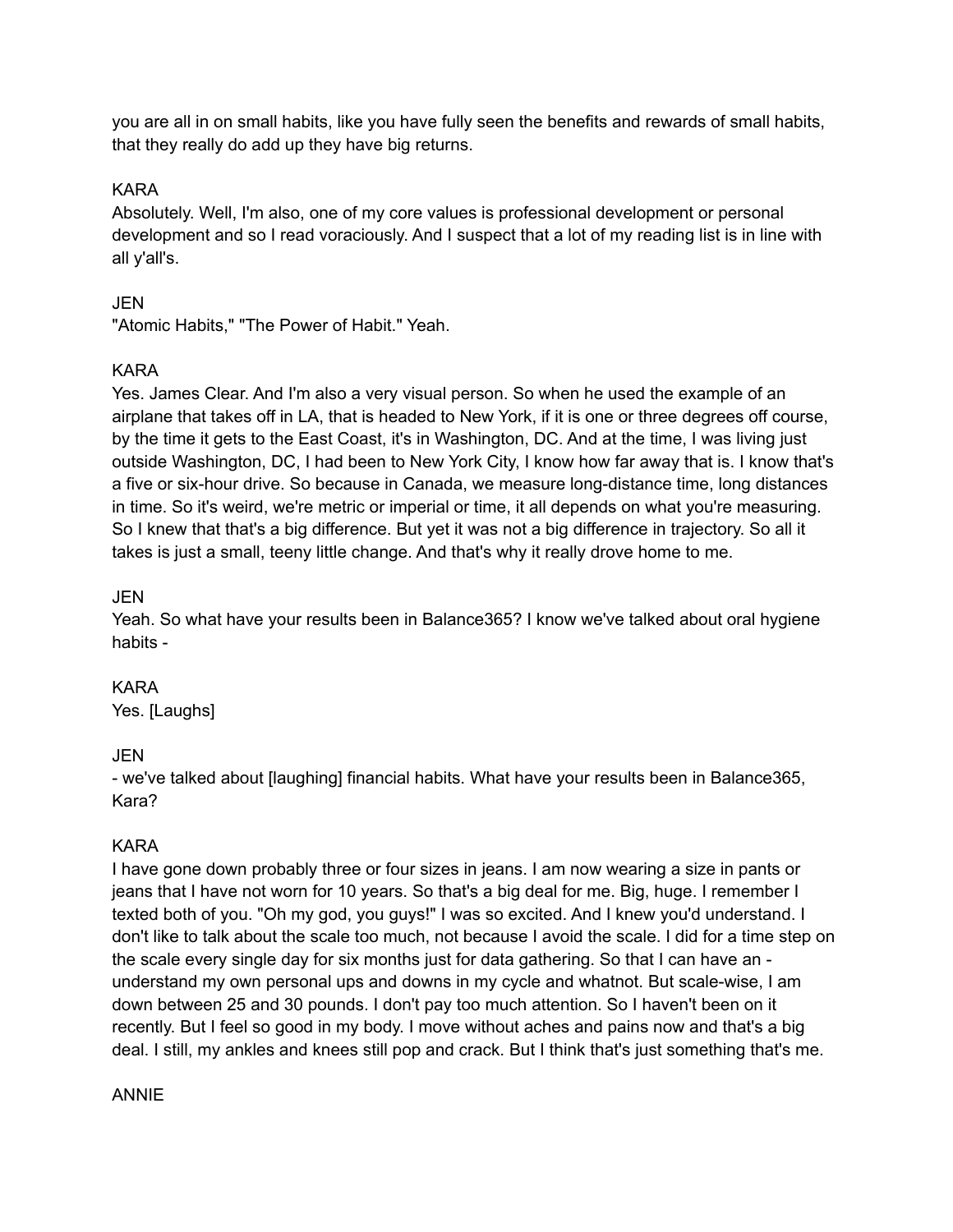# Doesn't everyone's?

ALL

[Laugh]

# ANNIE

Every time I walk down the steps, my right ankle is like click click click.

# KARA

My husband said he took away my ninja license because I can't sneak up on anybody anymore. [Laughs]

# ANNIE

[Laughs] You're too noisy. Kara, you are actually the first member spotlight that we have done an interview where a member has actually left the program. And you have graduated coaching, what, a couple months ago?

# KARA

Yeah, I think it was the end of December, I decided that I would...I was ready to fly. But to be honest, I don't think I was actually paying attention to any of the coaching in October or November. So I was kind of, I had stopped being actively coached on a regular basis in kinda like mid-October, into November, I think?

# JEN

It's like you were, came into Balance365, and you were our baby and we took care of you. Then you grew up, and you were growing wings, and you became a teenager and you needed less and less help. And then one day you were ready to go.

KARA Yeah, I flew the nest.

JEN You did.

ANNIE So how has it been since flying the nest?

# KARA

It is good. It is so good. I have been able to apply the Balance365 principles and the things that I learned in coaching in so many aspects of my life, not just the finances and whatnot, but it actually helped me get promoted at work as well. Well, first, it helped me find my work, because I was fully aware of what my personal values were when I decided to no longer be a stay at home mom, because my kids were 18 and 20. So there was nothing to stay at home for anymore. And I was back in Canada, and I was settling down and I thought, "Okay, this is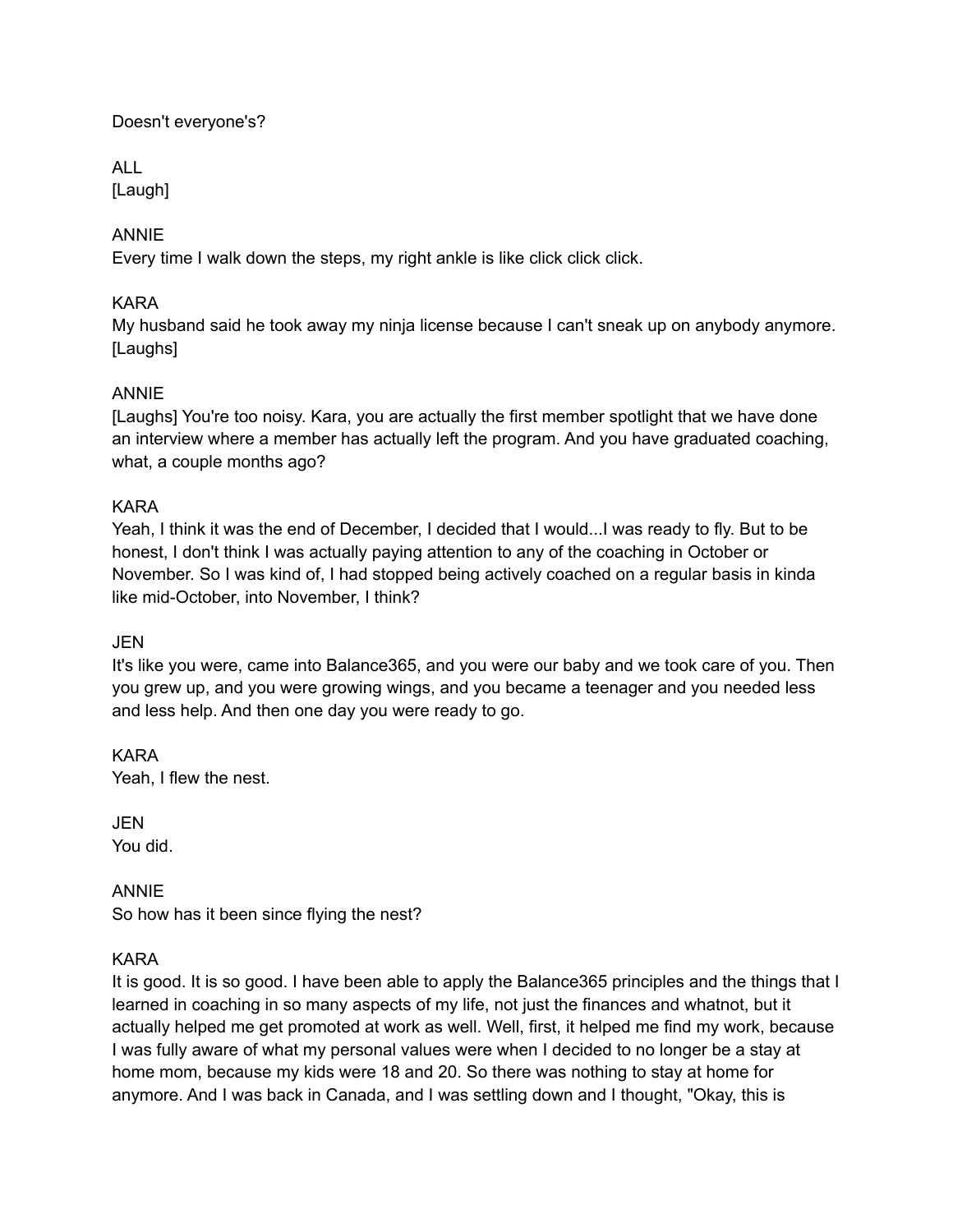probably where we're going to live for the foreseeable future. I want to find employment." So I did research on various companies that I felt would align with my values. And then I found the green siren, all the corporate values at Starbucks are almost identical to my personal values. And that was very, very, very important to me that I could have a line of work that would allow me to continue to lead my values in my life.

# JEN

I love how important your values have become to you. Like you're going to live a very fulfilling life with those as your compass.

# KARA

Yeah, and then, when I was identified as a potential candidate for promotion to a shift supervisor position, and was given an interview with another store manager, not my own store manager, but another one, some of the things that I had learned in coaching like observe, evaluate, assess, or adjust, are very much in line with some of the things that they teach us in leadership at Starbucks. They use different terminology, they say, assess, consider, and take action, but it's the same thing. So these are those things that I've integrated into my own way of being that just come naturally to me now. And I was successful in getting that promotion to shift supervisor, which is, it makes me very, very happy that these things that I learned from my awesome friends and coaches, that really helped me blossom, and I really feel like I'm thriving, I'm not just surviving through life anymore, I really am thriving.

# JEN

I know a lot of our listeners, or just consumers in general, in the health and wellness industry, they worry about if programs are going to be sustainable, and I hear that you're thriving after leaving Balance365. I mean, you're never leaving, we're -

# KARA

No.

# JEN

- hooked in you forever. [Laughs] Once a Balance 365er always a Balance365er. But you've left coaching. And I guess what I would like to ask you and what I would like to share with our listeners is, is what you learned in Balance365, or what you learned with us, has it been sustainable? Have you found yourself rebounding after leaving the program or rebelling? Or have you found some sustainability and calm and peace with your habits?

# KARA

I think it would be unrealistic to expect smooth sailing the whole way around. And so there has been, I still have a little bit of ups and downs. But I know how to self-regulate better. I see the signs, when things get, I start to have a heavier pendulum swing and go from a little bit further out on each side. And I will stop and recenter and flatten the curve again. So that my sine wave isn't as steep anymore.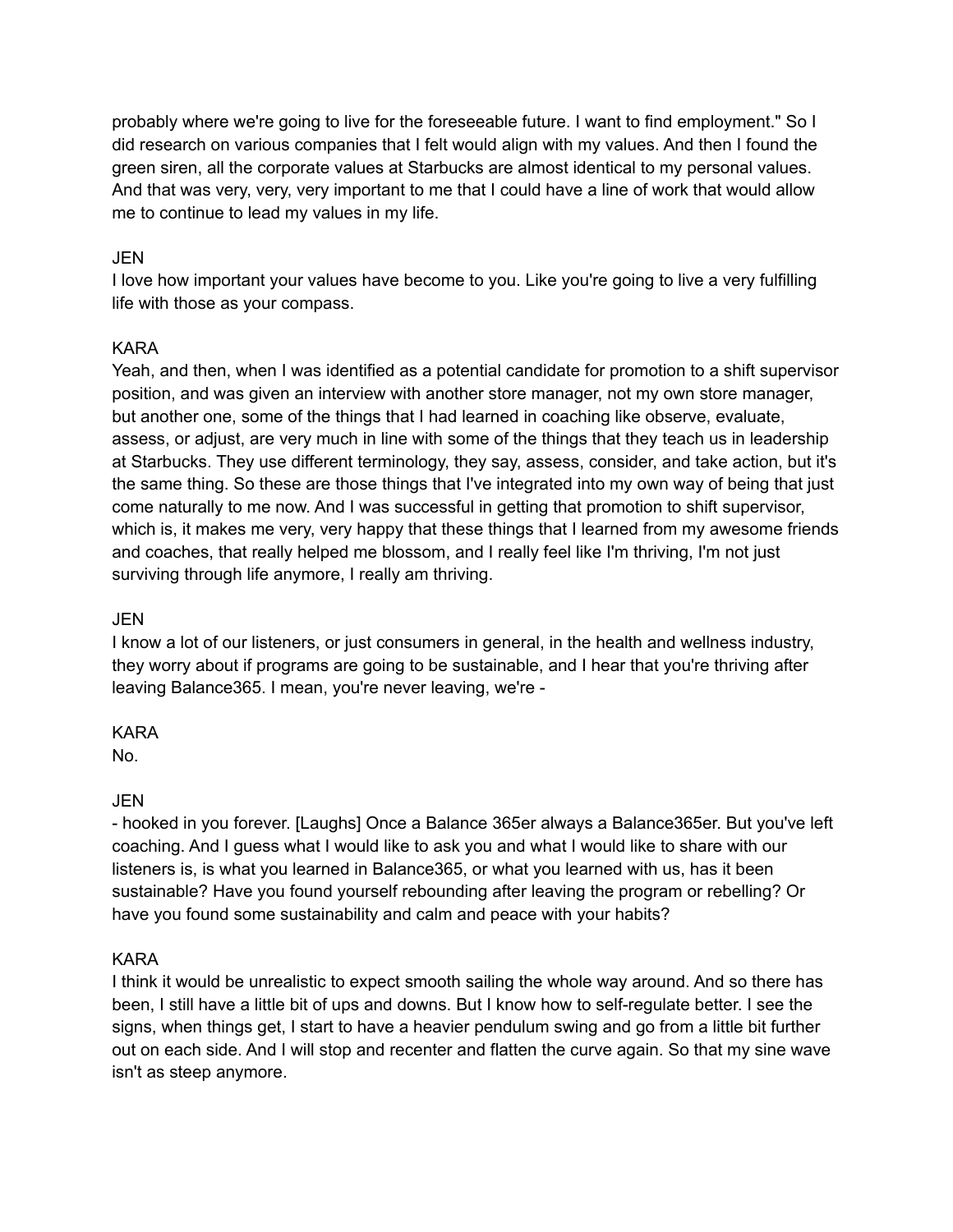# **JEN**

Yeah, like life ebbs and flows. And it's more about having the skills to course-correct before you get too far out. Right?

# KARA

Absolutely. Absolutely. So I don't do the binge, restrict as much anymore. And I mean, really, I don't do it at all. Because if I want to have that croissant on a Saturday morning, I have that croissant on Saturday morning. But there's always the little angel in the back of my head saying, "Okay, well, how are you going to balance your day?" So if you're having just a croissant for your breakfast, that's fat and carbs. What are you going to have for the rest of the day? What's kind of - and you already know you're going to be doing pizza with the family in the evening. So maybe I'll have a big giant salad for lunch with lots of protein just to kind of balance the whole day.

# JEN

Yeah. So just like some amazing self-awareness, and some really strong eating skills aligned with your core values.

KARA Yes, absolutely.

ANNIE That's awesome. Okay, we gotta ask.

JEN Last questions. Here we go. Are you ready? [Laughs]

KARA I am ready.

ANNIE Starbucks secrets. Spill it. [Laughs] What do you got for us?

KARA There is no secret menu.

JEN Are you sure?

ANNIE I am mad. [Laughs]

JEN I've heard this rumor that there is a secret Starbucks menu. There isn't?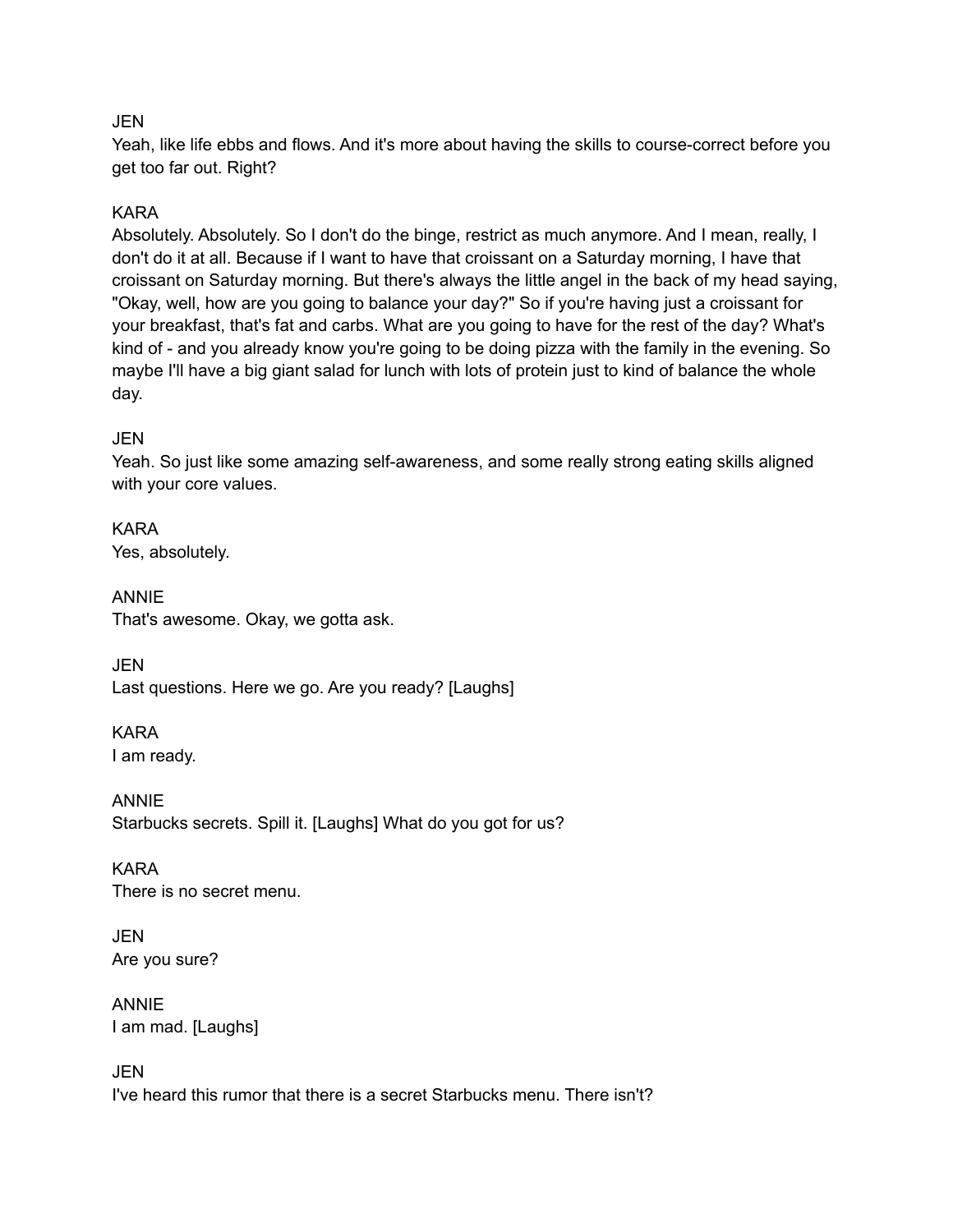# KARA

There is no secret menu. You can make any modifications to any drink any way you want, all you need to do is ask. All I ask of you as a Starbucks partner, is if you do find a TikTok drink or secret, quote, secret menu unquote drink that you think you want to try. Do not ask for it by the name that is on that list. Because none of us know what you're talking about.

#### JEN

Okay.

# KARA

So request the drink based on the recipe that you've been given.

JEN So know the recipe. Know the recipe.

KARA Know the recipe.

**JEN** Okay.

# KARA

We will punch it in however you want it. And we will craft that drink the way that you want it. But there is no particular secret menu.

# **JEN**

Okay.

KARA Sorry. [Laughs]

**JEN** [Laughs]

# ANNIE

Earth-shattering news on the Balance365 Life podcast.

# JEN

I was very attracted to the conspiracy element of there being a secret menu. [Laughs]

# KARA

So I had a sad moment. Last week, I had an adorable little boy and his father come in and they showed me a picture of a blue latte and they wanted the blue latte, the little boy wanted the blue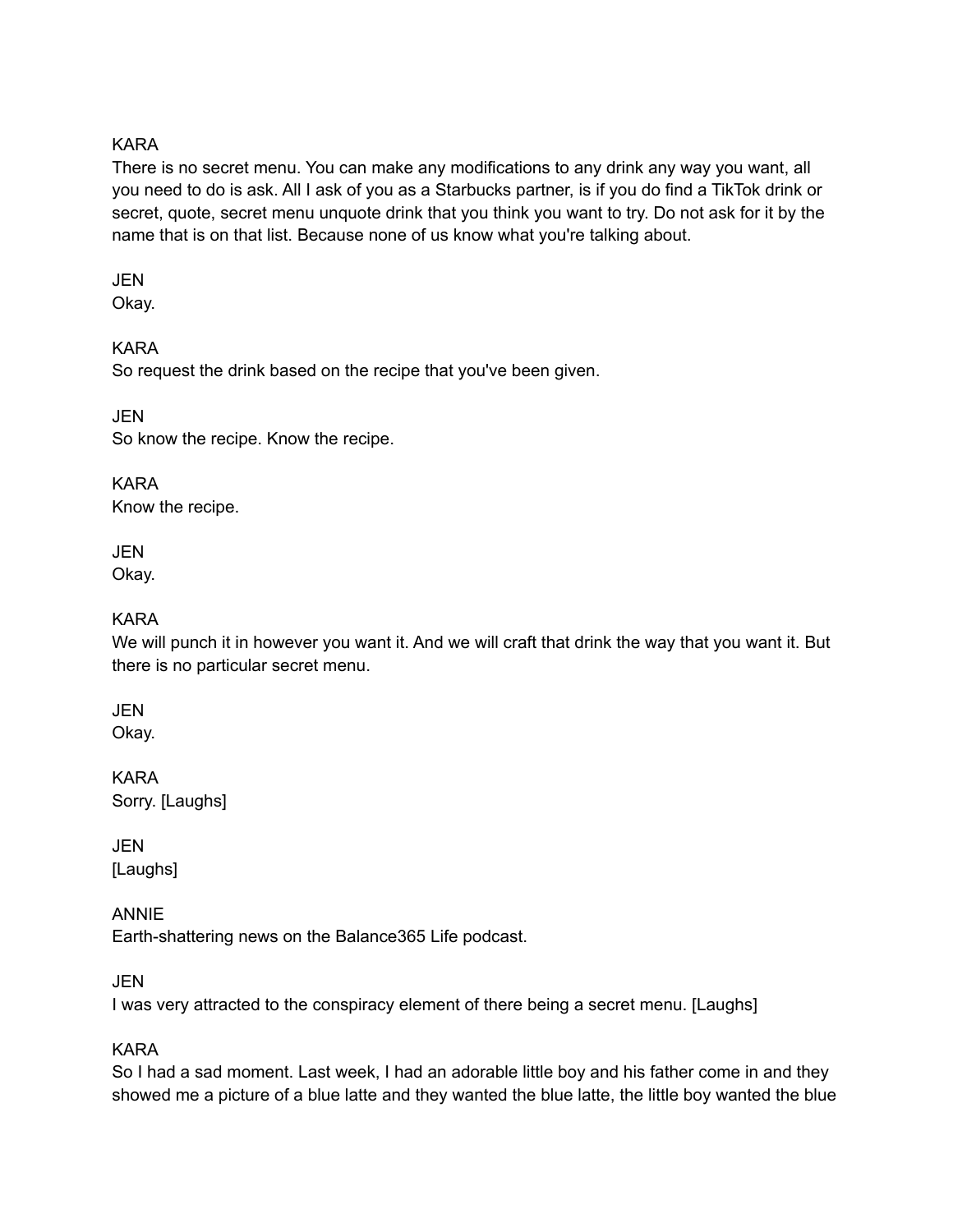latte. Now, there's only two ways that we can make a drink blue with Starbucks right now. We may come up with something down the road. I can't speak for corporate. But neither of those ways are safe to consume. I believe it started out that a partner somewhere made a joke for their team by putting some blue cleaner in some milk and called it a latte, took a picture of it. And then it went viral. And so this little boy wanted the blue latte, but it's poison, so I can't serve it.

# JEN Couldn't do it.

KARA No.

ANNIE That's very considerate of you.

ALL [Laugh]

**JEN** Don't drink blue lattes at Starbucks everybody.

ANNIE Kara, what's your favorite drink? What do you order?

KARA

My go to drink for the warmer months is a venti, which is the largest size, iced matcha tea latte with, I sub the liquid cane syrup for toffee nut syrup, because I'm a freak for the toffee nut.

JEN

Yum.

KARA

And I use almond milk as my milk and it is so delish.

JEN

Can you, what is that first part of that drink again? What it was called? Can you say that?

KARA Matcha?

JEN Matcha.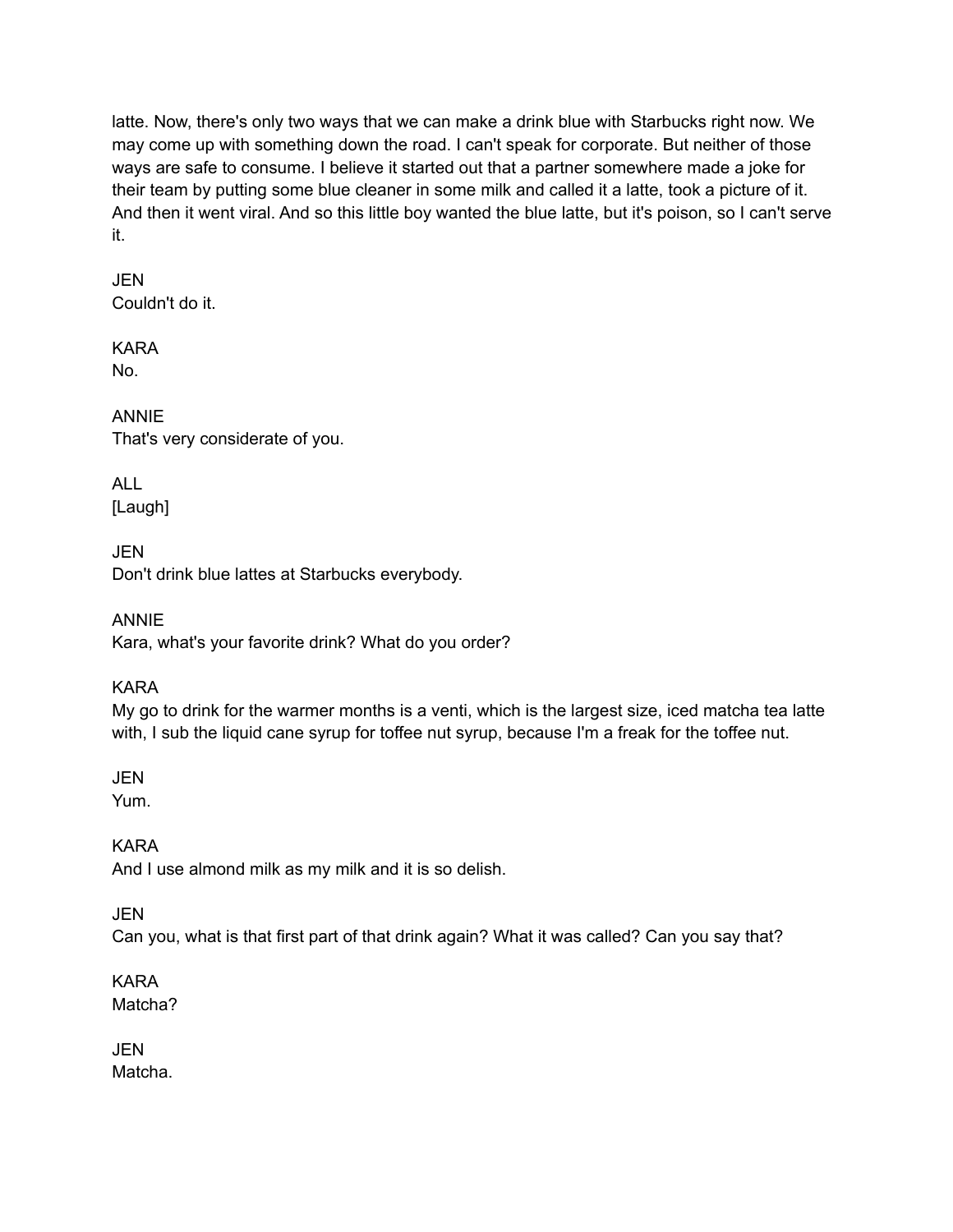KARA Yes, iced matcha latte.

JEN Iced.

ANNIE That's a mouthful. [Laughs]

**JEN** Matcha latte with the toffee nut syrup instead of whatever else they use.

KARA Yeah.

ANNIE With almond milk.

JEN With almond milk

KARA Yes. Just say sub toffee nut syrup. With almond milk. Please.

**JEN** I am going to try that. Maybe today.

KARA It is so good. It is so good.

ANNIE That sounds amazing. Okay, last Starbucks pick your brain question. Any substitutions or variations that you would recommend we try?

KARA Sweet vanilla cold foam is good on everything. [Laughs]

JEN Ooh, okay.

# KARA

Your baristas might grumble having to make cold foam yet again. But we're used to it. It's that time of year, cold foam goes on everything. We even have customers who get cold foam on their hot coffee. It's basically like a lighter version of whipped cream.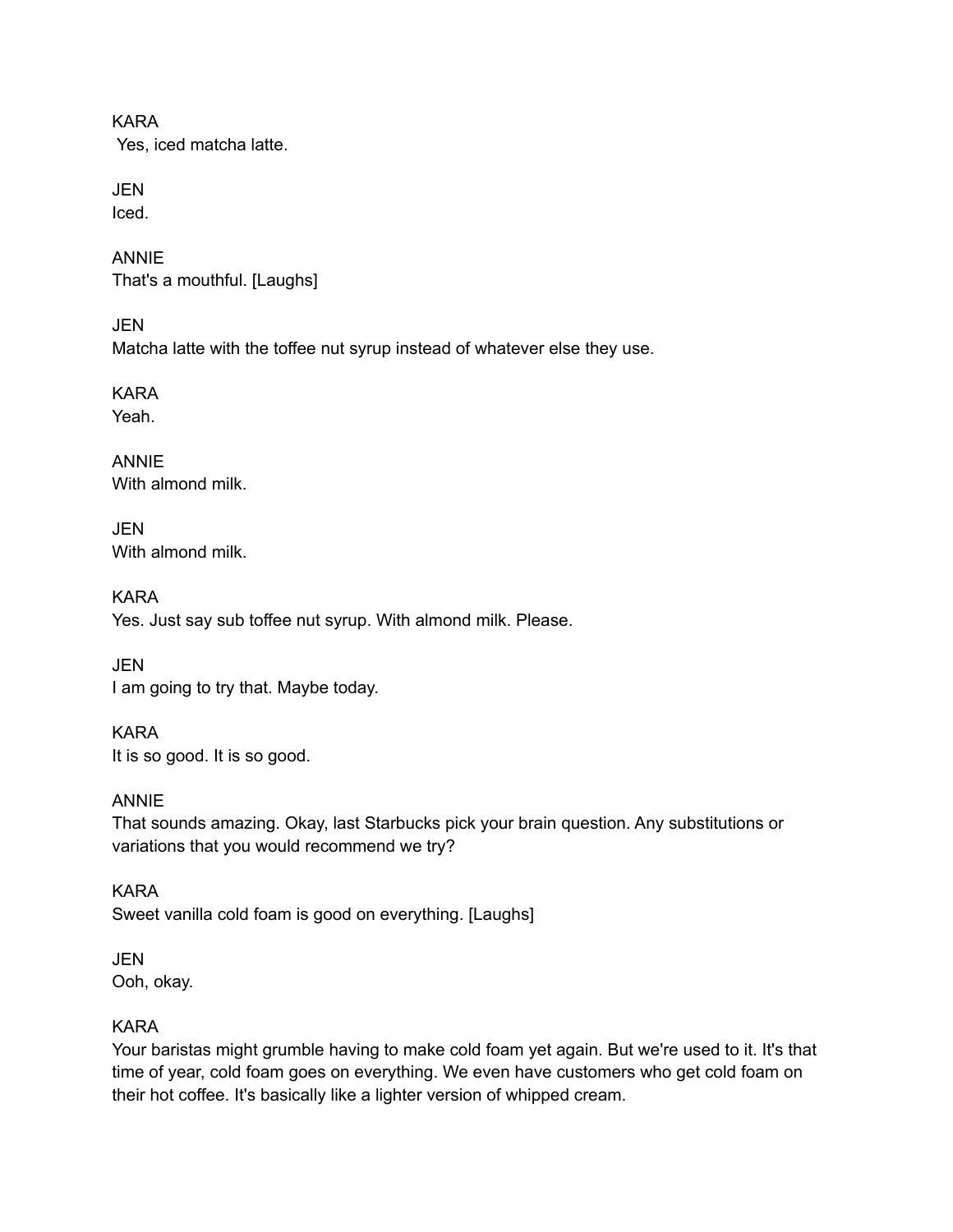JEN

So how would I order that if I just wanted to get a regular blonde latte? I would say, and can I get cold foam on top?

# KARA

Yes. Ask for the sweet cream cold foam.

JEN

Sweet cream cold foam on top. Please. That sounds exciting. I love whipped cream. [Laughs] I can't wait to try this.

ANNIE This was so fun. An iced matcha tea, sub toffee nut.

KARA Yes. Toffee nut. With almond milk.

ANNIE Okay, I'm gonna practice that before I -

KARA [Laughs]

ANNIE

- go through the drive-through. "Just give me a minute. I'm so sorry. I'm nervous." [Laughs]

KARA Want me to text it to you so you can read it out?

JEN & ANNIE [Laugh]

ANNIE

I did see a really, a really cute video on social media that was like, never mess up my wife's drink order again. And he had just voice recorded her order. So when they said you know, "Hi, welcome to Starbucks. How can I, what can I get for you?" He just played her little voice recorder. [Laughs]

JEN That is so sweet.

ANNIE That's a smart man.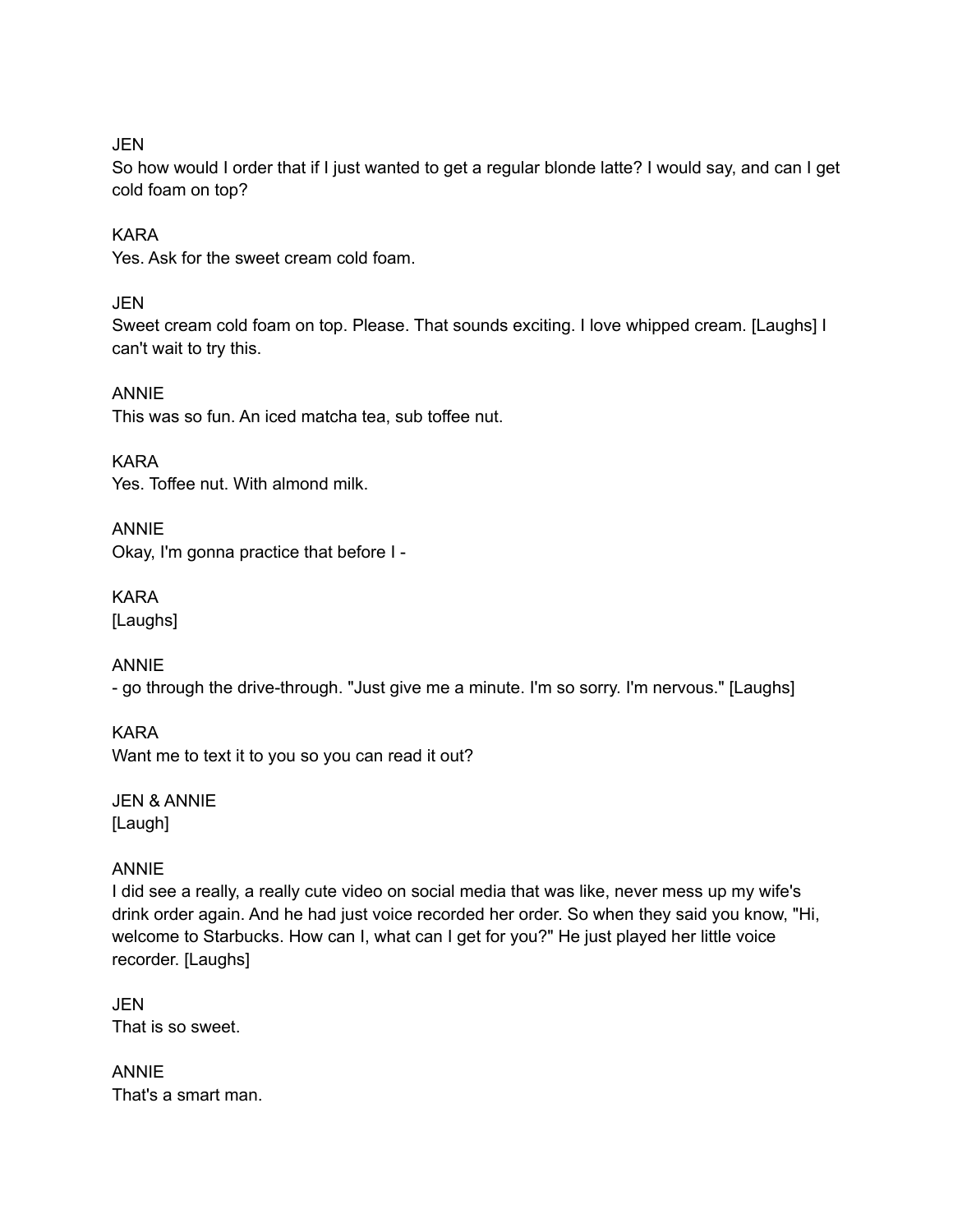# KARA

We have actually a lot of customers that come in and just hold their phone up to us, that they have their order in their notes app. And that's great because it gives us the chance to just see and verify as we bring it in, what you want.

# ANNIE

I love it. Okay, all of the mindset stuff, all of the financial wellness stuff, all of the Starbucks stuff. This was so fun, Kara, thank you so much.

KARA I have achieved a goal today.

ANNIE What?

KARA All of us in coaching have hashtag goals to be on the podcast.

ANNIE Oh!

ALL [Laugh]

ANNIE Hashtag goal crushed

KARA Yes!

**JEN** I say hashtag Balance365 retreat where we can all be together.

KARA Yes! [Claps]

JEN That's my dream.

KARA I'll bring the coffee.

JEN